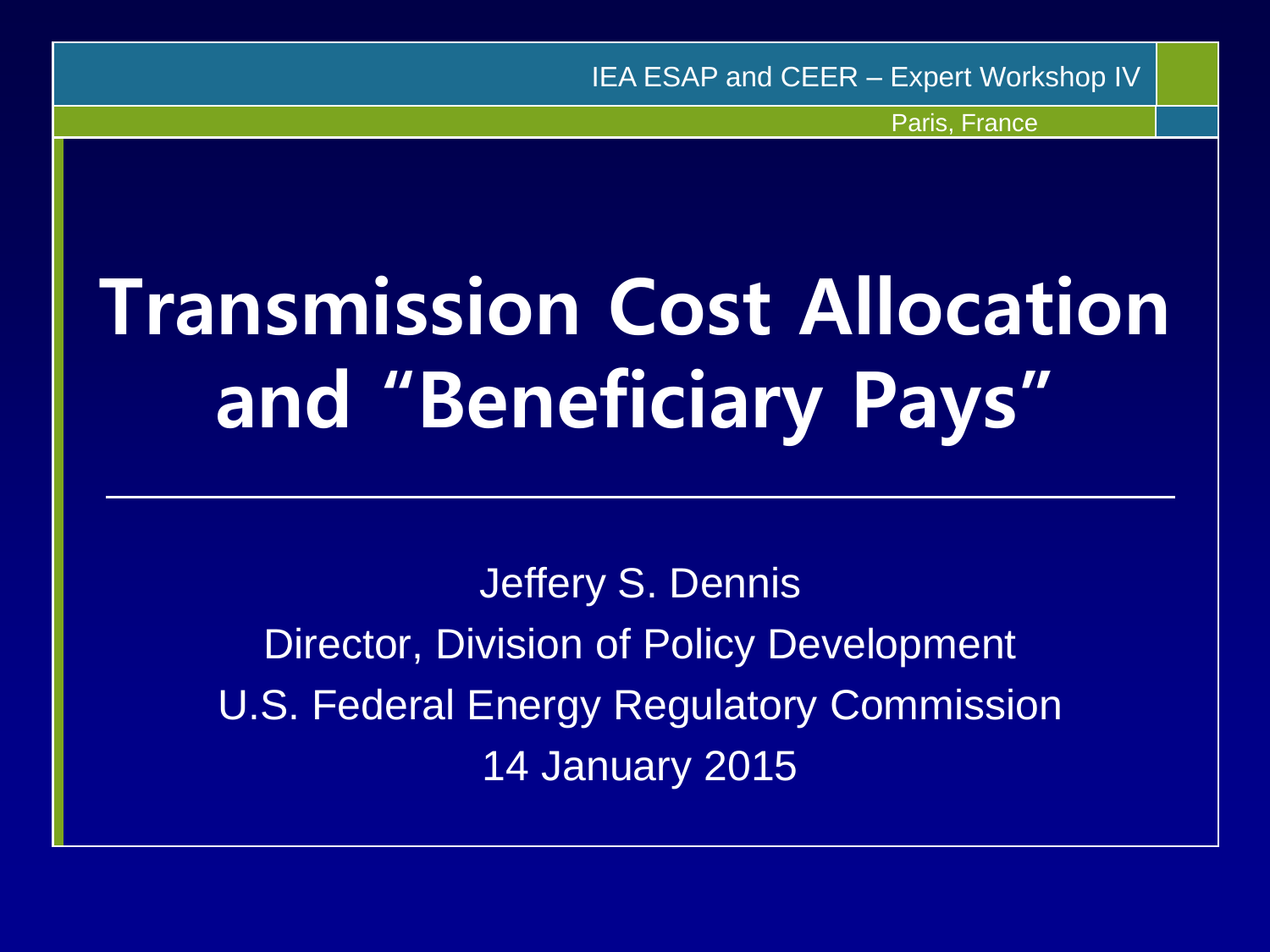## Obligatory Disclaimer

Any views expressed in this presentation are my own, and do not necessarily represent the views of the Federal Energy Regulatory Commission, the Chairman or individual Commissioners, or the United States Government.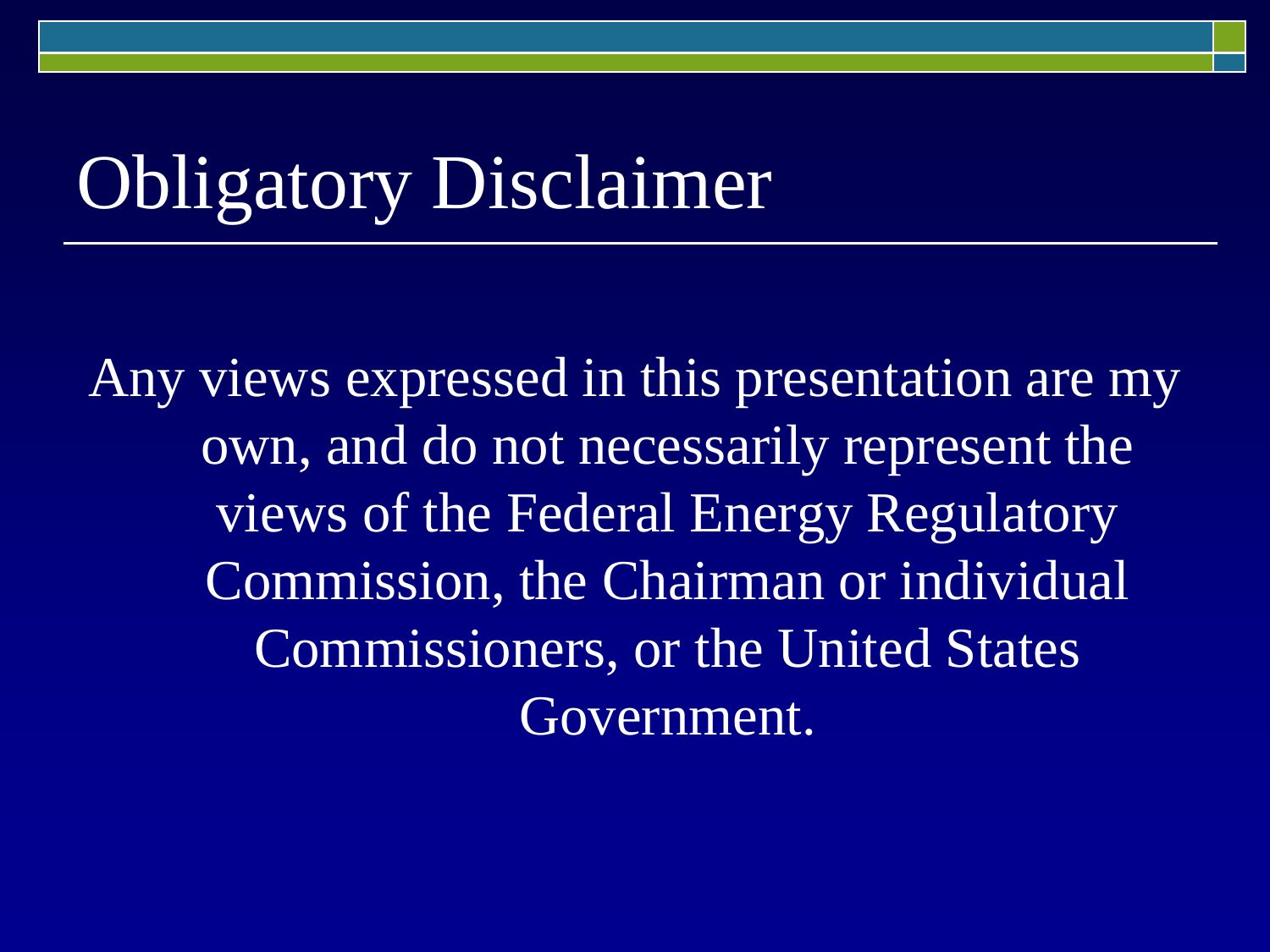### Guiding Principles for Cost Allocation

- Cost causation: "[A]ll approved rates [must] reflect to some degree the costs actually caused by the customer who must pay them."
	- **Assessed by "comparing the costs assessed against a party to the burdens** imposed or benefits drawn by that party"

 $\Box$  Beneficiary pays is another expression of this principle

**To the extent a [customer] benefits from the costs of new facilities, it** can be said to have 'caused' a part of those costs to be incurred, as without the expectation of its contributions the facilities might not have been built, or might have been delayed."

 $\Box$  Allocations do not have to be calculated "to the last penny" or even last million; must be "roughly commensurate" with benefits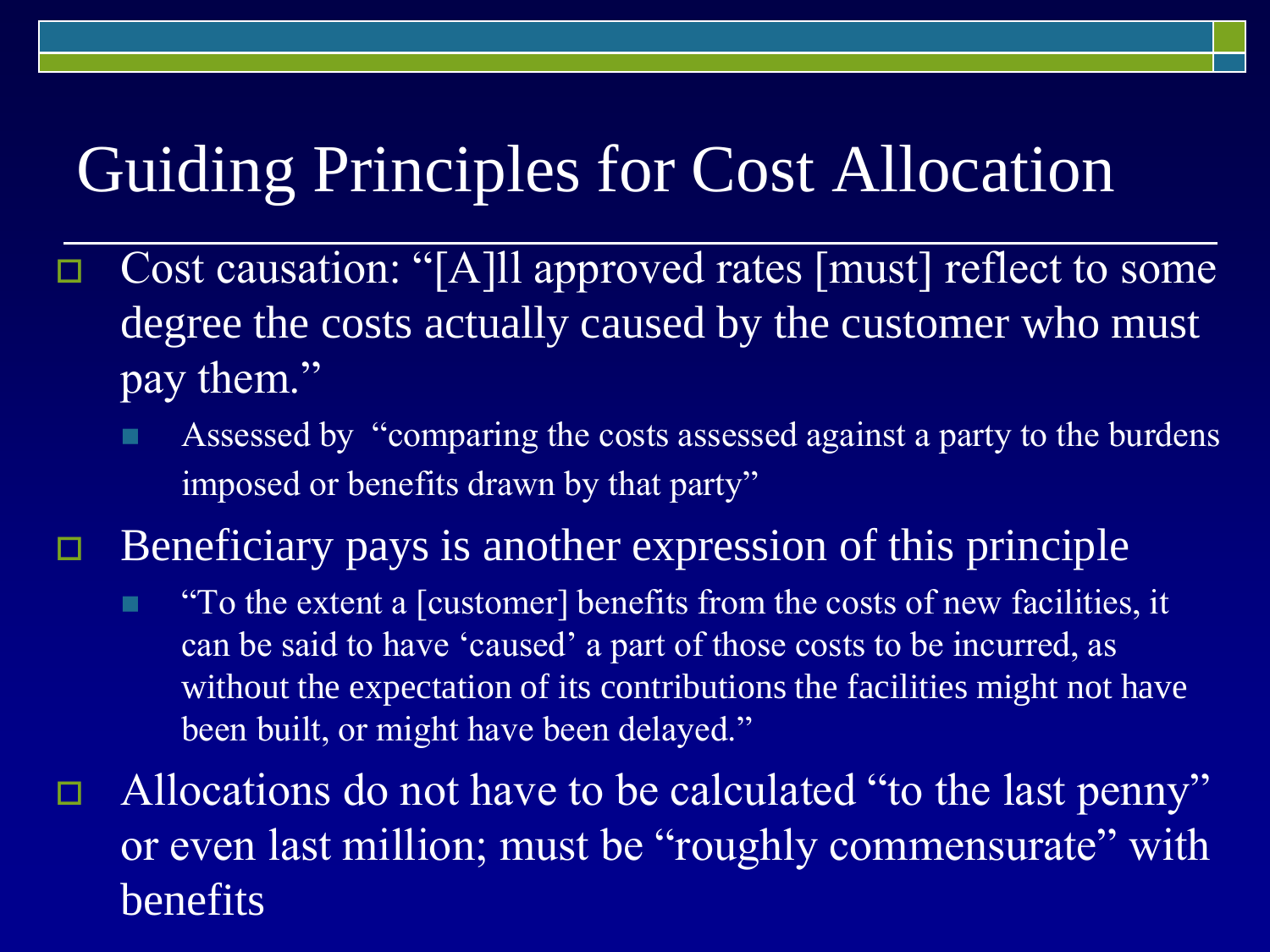## A Bit of History . . .

- $\Box$  For decades, transmission was developed in response to utility-by-utility needs to serve their own customers
	- Industry was vertically-integrated; transmission was planned and built by utility to move *its* generation to its load, or to move energy purchased from another vertically-integrated utility to its load
	- **Costs were embedded in bundled rates to customers, or incrementally** assigned to users of the system
- □ Post-"Open Access" reforms (1996): Utilities have obligation to expand to satisfy requests for service
	- Customer pays upgrade costs necessary to support requests for service
	- **Other upgrades to network generally presumed to benefit all users and** rolled-in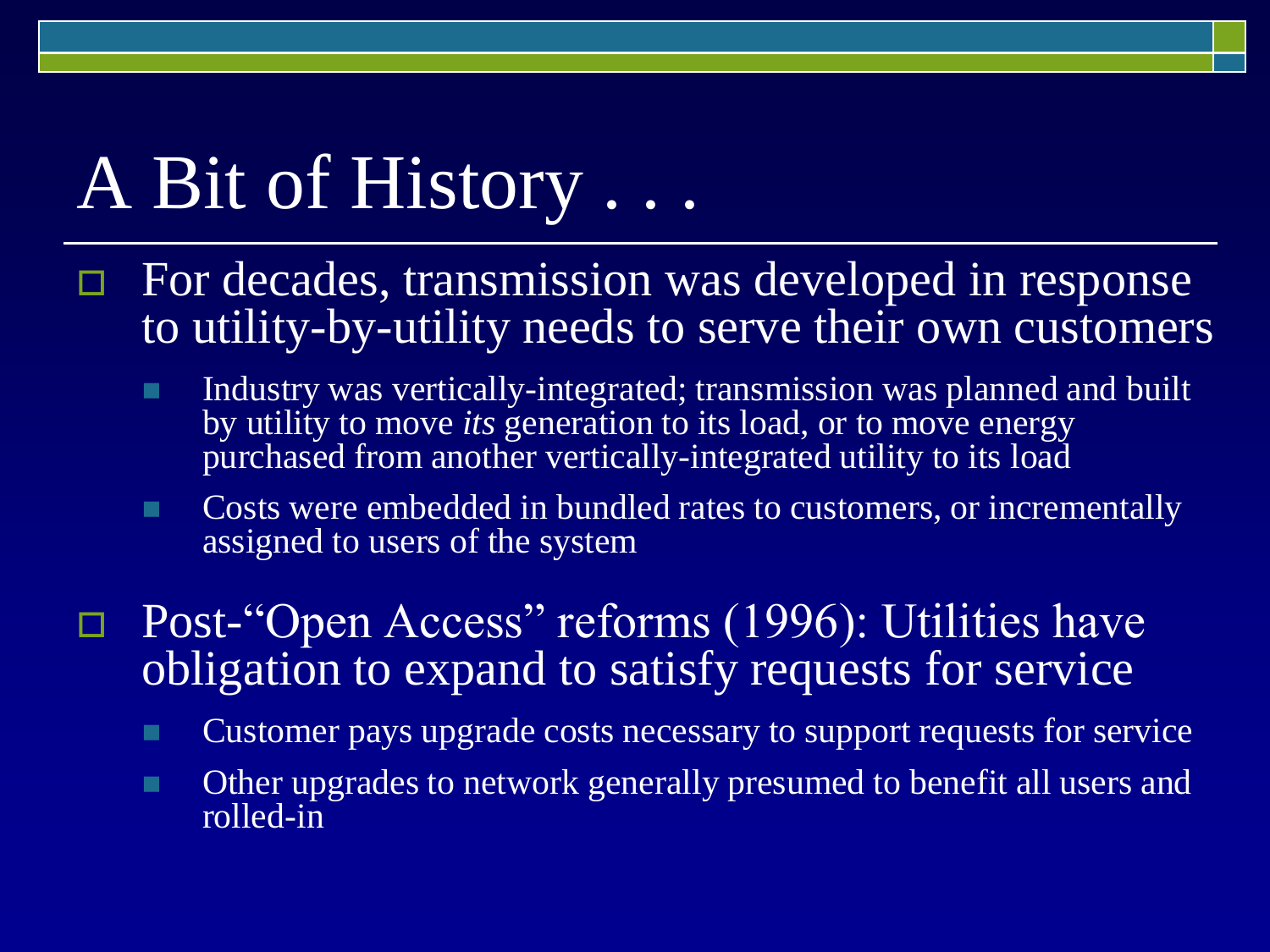## FERC Identified Shortcomings of "Participant Funding"

- Industry changes resulted in broader regional networks and power markets
	- **Created need for larger transmission facilities crossing multiple** RTOs/ISOs, states, utilities, etc.
	- Greater resource utilization results in broader diffusion of benefits
	- **More difficult to identify (or presume) benefits in a larger network**
	- "Free rider" problems
		- **When multiple parties benefit from transmission, each party has an** incentive to wait to invest in hopes that one or more other beneficiaries value the transmission enough to pay for it
		- **Needed transmission development can thus be delayed**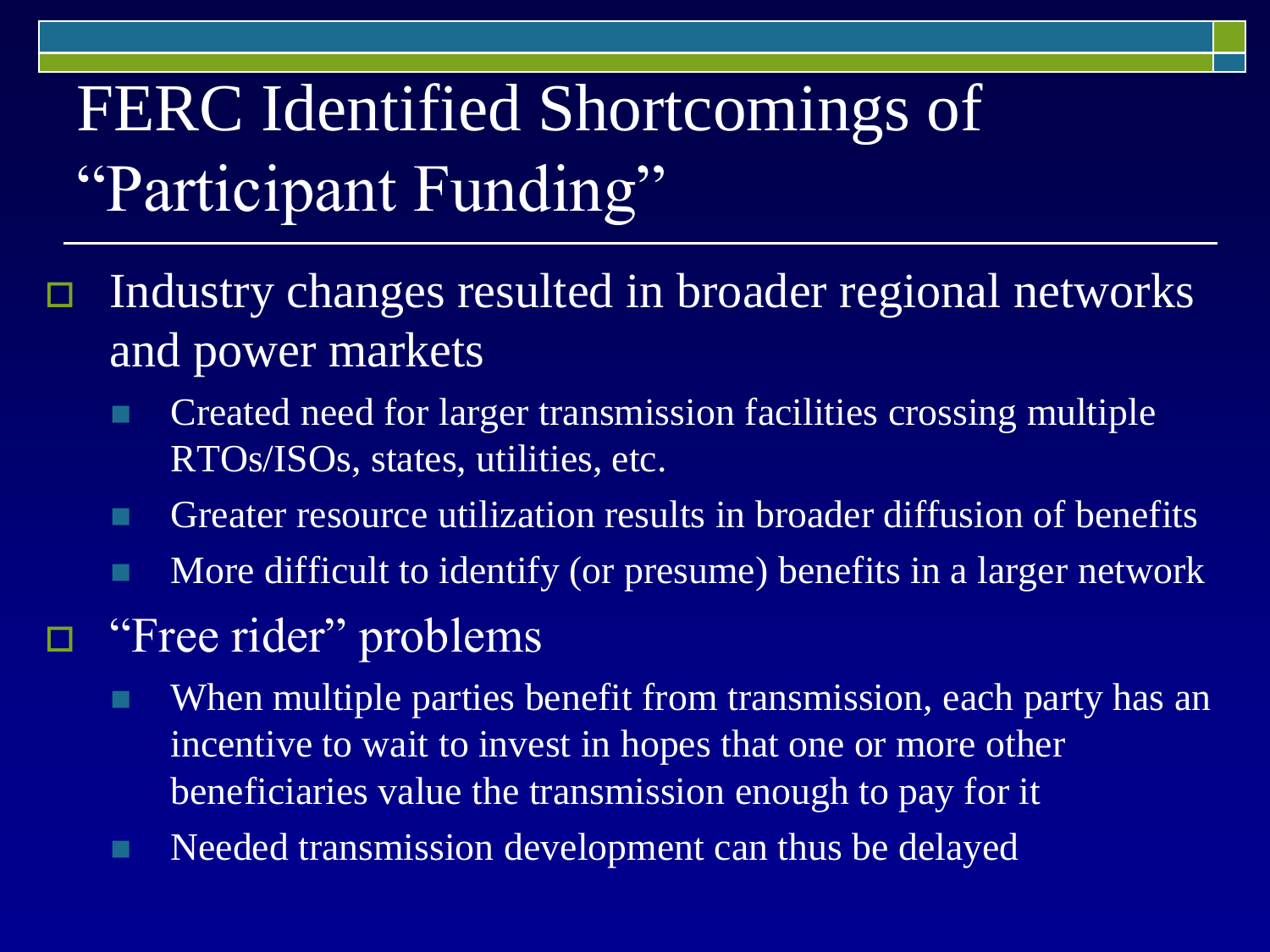## Order No. 1000 Framework

#### $\Box$  Regional transmission planning requirements

- Utilities must participate in a regional planning process that is open and transparent, with opportunities for all stakeholders to submit potential transmission needs for consideration
- Reliability, economic, and policy-driven needs are all considered
- $\Box$  Linked regional planning with regional cost allocation
	- **Benefits of projects are assessed in planning process**
	- **Regions must put cost allocation mechanisms in place up front, to** provide greater up-front certainty in that process
	- **Cost allocation mechanisms must satisfy six broad principles** otherwise, regions develop their own mechanisms to fit their own needs
	- All regions don't need to consider the same benefits, but cost allocation mechanisms must capture a sufficient range of benefits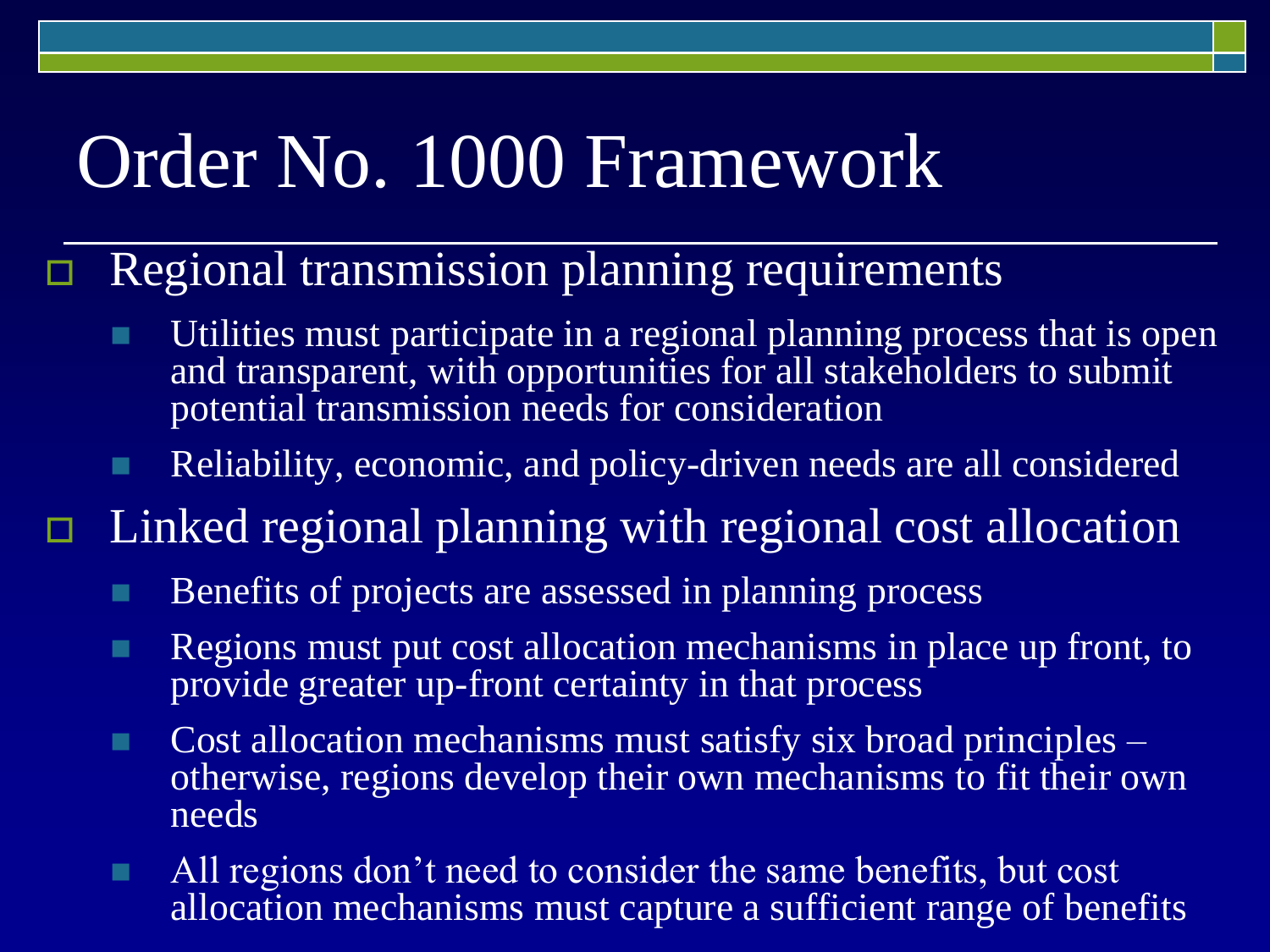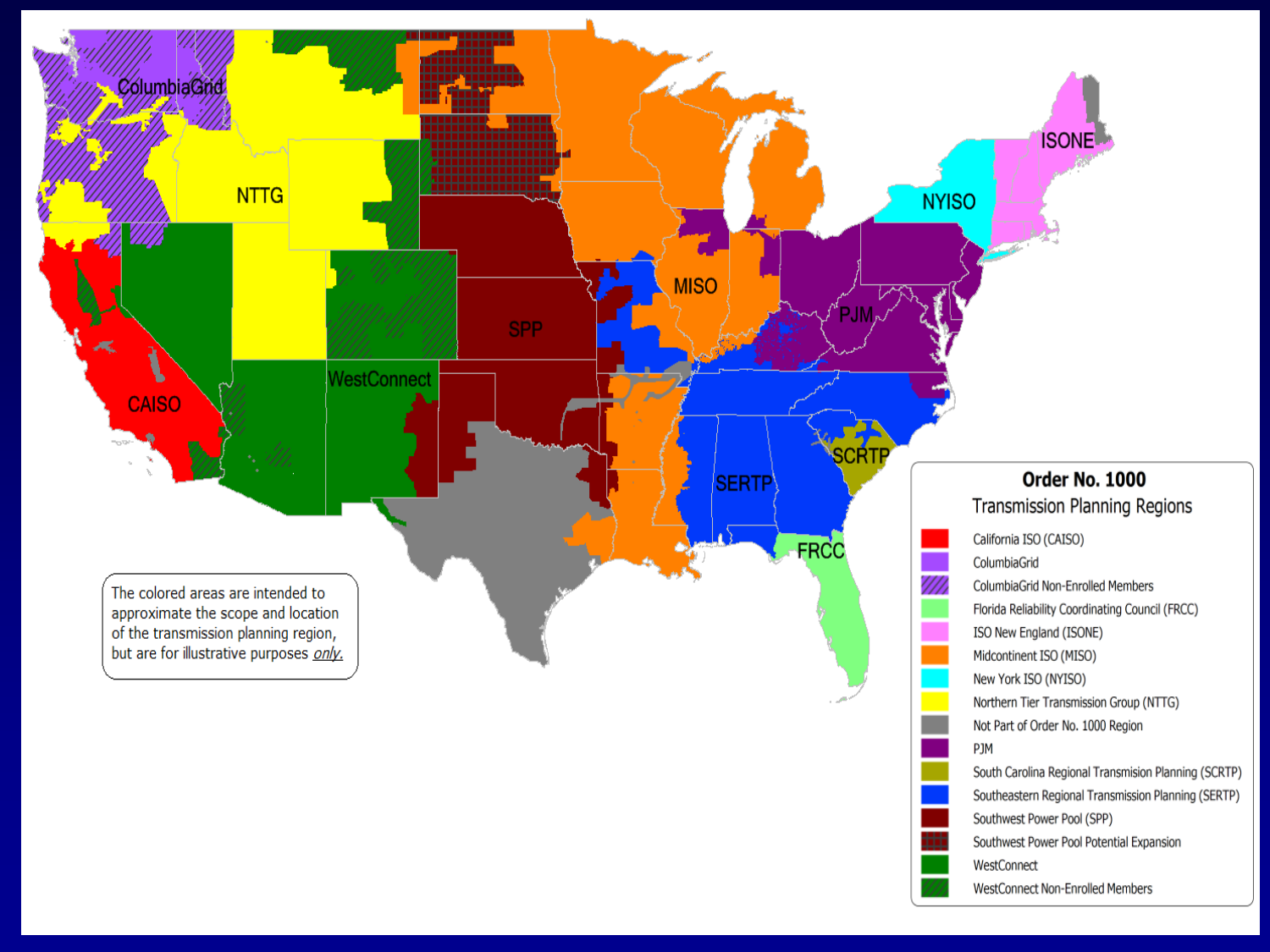### What Kinds of Benefits are Considered?

- Production cost savings
- Reduced load energy payments
- □ Reduced reserve requirements
- Reduced energy losses
- Avoided project costs
- □ Value of increased transfer capability
- Improved reliability
- □ Facilitating compliance with public policy requirements
- $\Box$  Improved access to generation resources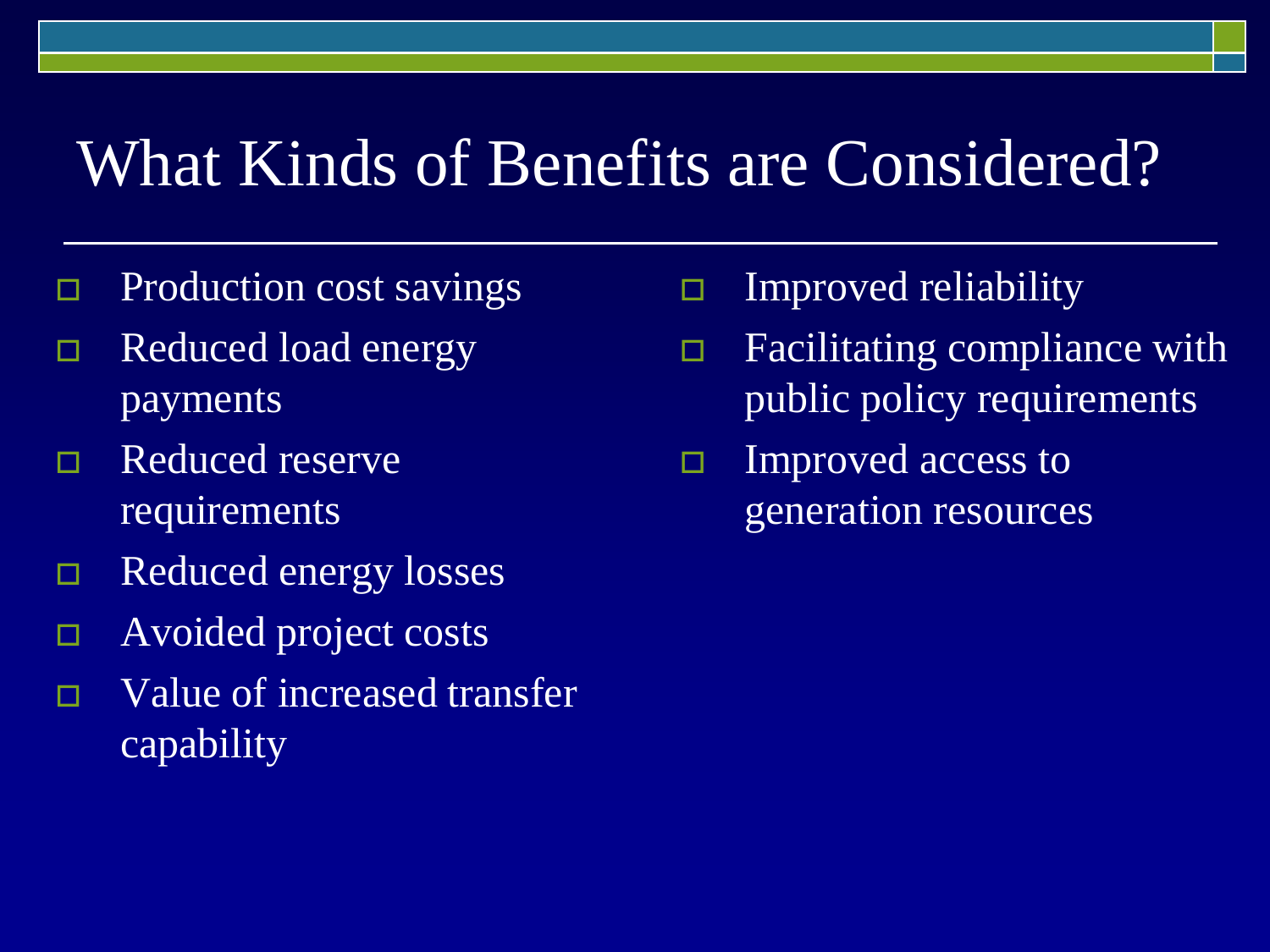### Examples of Approved Cost Allocation Mechanisms

- Load ratio share across entire network
	- **Midcontinent Independent System Operator: Multi-Value Projects**
- □ Proportional share based on each party's share of total quantified benefits
	- For example, share of quantified production cost savings, reduced losses, avoided project costs, etc.
- □ Costs assigned to zones based on load-flow analysis
	- **PJM** Interconnection, LLC
- $\Box$  Hybrid combinations of the above
	- **PJM** Interconnection, LLC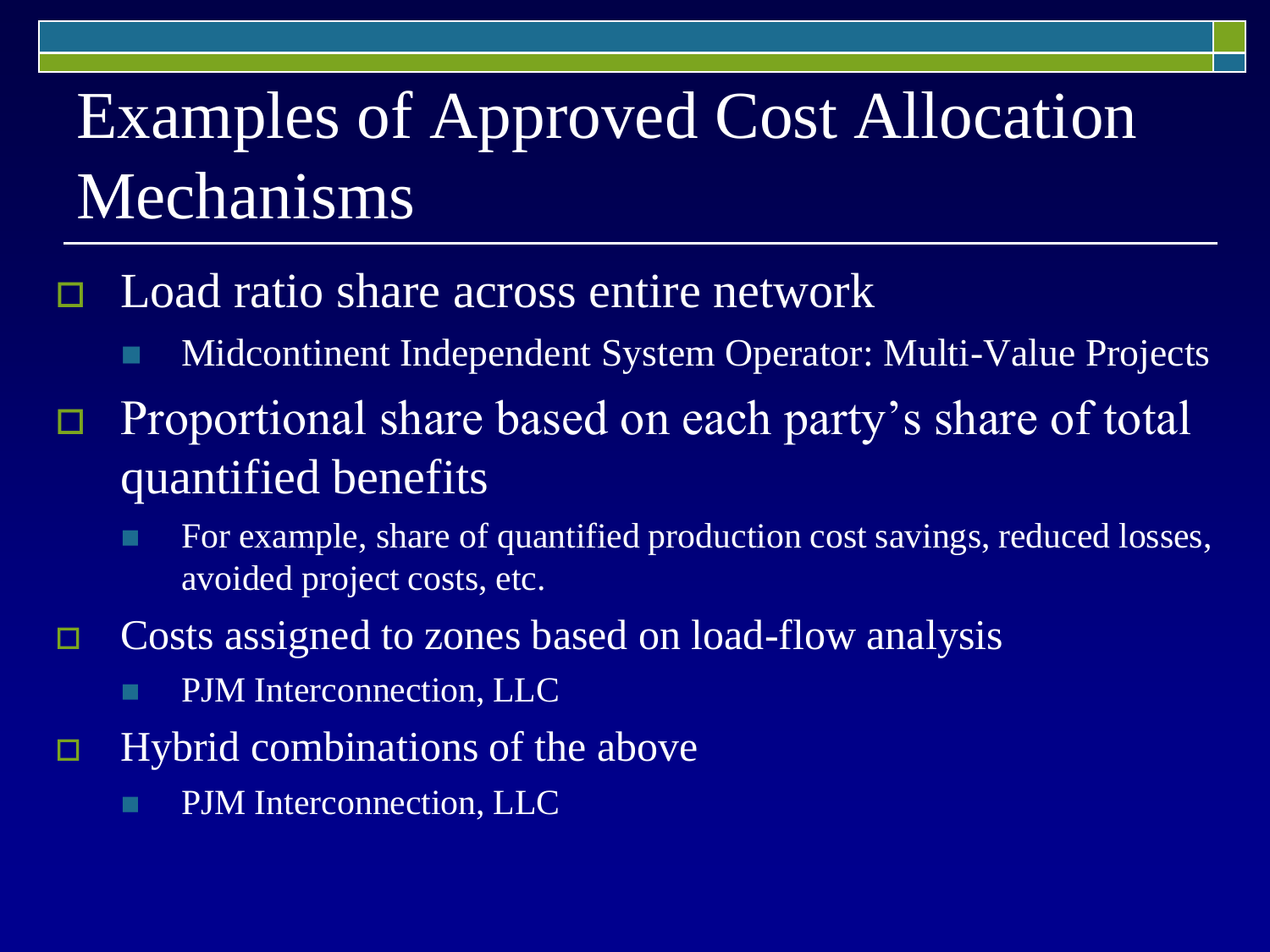## Other Frameworks for Transmission Development

### Participant Funding

- Still available, but may not be sole method of regional cost allocation
- **May still request service and pay for upgrades necessary to support it**

### "Merchant" Transmission Development

- **Alternative to requesting service and associated expansion or proposing a** project for regional cost allocation in the regional planning process
- Developer takes all the risk, with no cost allocation to captive customers
- **Developer may negotiate directly with individual customers and reserve** capacity for them, subject to open solicitation and transparency requirements

#### Generator Lead Lines

**FERC** has waived certain open access requirements to allow some entities to build lead lines and reserve capacity for their own use; proposing more formal process